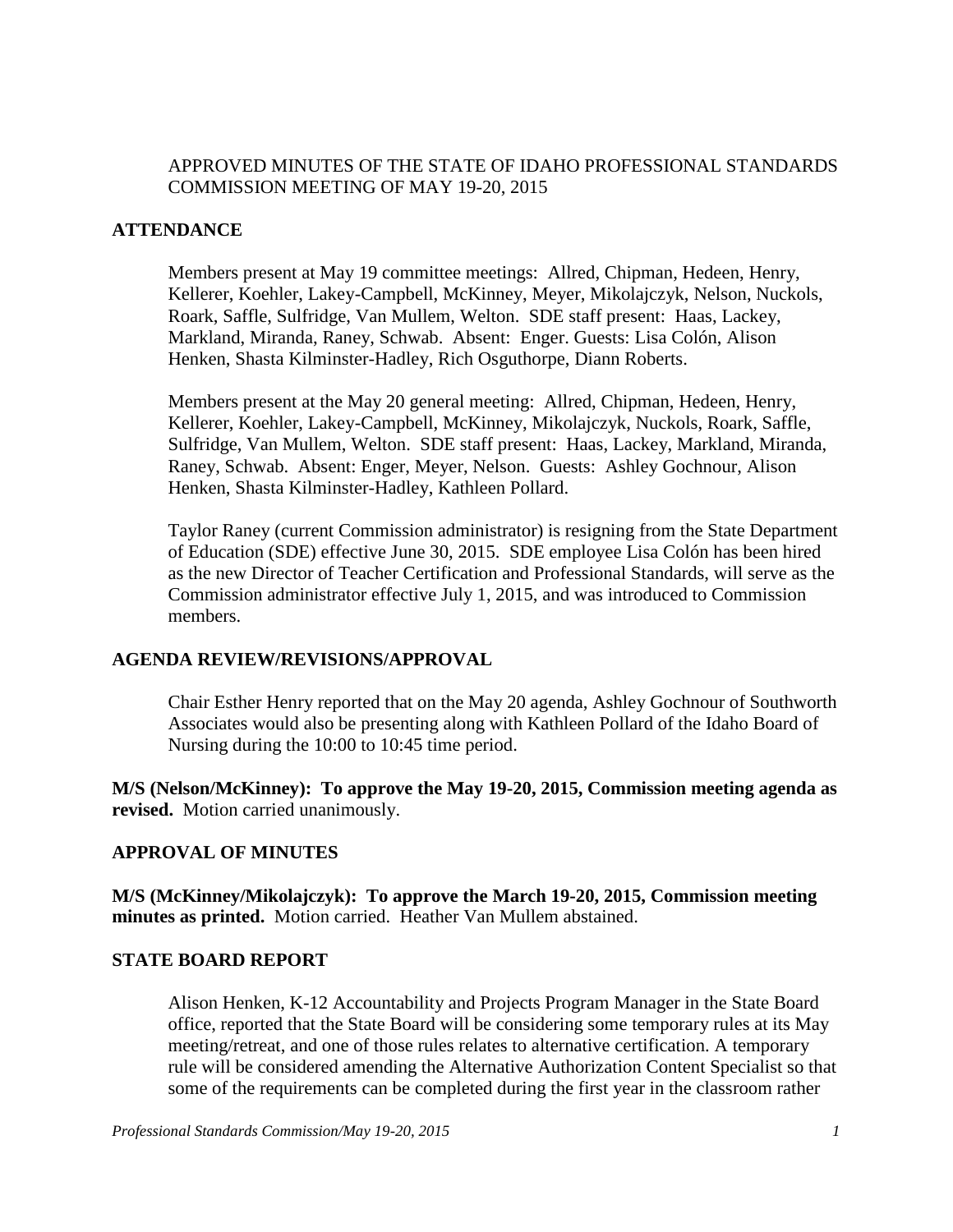than prior to entering the classroom. This temporary rule will go into effect immediately, but it will also be run through the regular rule-making process later to allow for the opportunity for feedback and additional editing if needed.

The work of the State Board Literacy Committee continues; they have been looking at the Idaho Literacy Task Force recommendation related to the Idaho Comprehensive Literacy Course. The committee recently asked the newly-organized Idaho Higher Education Literacy Partnership (IHELP) to review the rules associated with the Comprehensive Literacy Course and make recommendations back to the Literacy Committee regarding potential changes. Further, the Literacy Committee requested that IHELP communicate with the Commission about their work and request feedback and assistance from the Commission as appropriate. Diann Roberts, English Language Arts/Literacy Coordinator in the Department of Education, works with IHELP and reported that the group is looking at the current courses offered in the state through higher education institutions.

## **CONSIDERATION OF STIPULATIONS/FINAL ORDERS BY FULL COMMISSION**

Deputy Attorney General Shasta Kilminster-Hadley provided the Commission with the Stipulation listed below. The Stipulation was agreed to by the respective respondent and was recommended by Shasta and the Executive Committee for adoption by the Commission. The Commission members reviewed the Stipulation at the meeting and, having no requests or requests for discussion, voted as follows:

**M/S (Welton/McKinney): To accept the proposed Stipulation as written and enter the accompanying Consent Order in Case #21433 regarding the certificate of Rachelle Graefe.**  Motion carried unanimously. Commission members Allred, Chipman, Henry, Nuckols, and Roark were recused from voting.

Deputy Attorney General Shasta Kilminster-Hadley provided the Commission with the Stipulation listed below. The Stipulation was agreed to by the respective respondent and was recommended by Shasta and the Executive Committee for adoption by the Commission. The Commission members reviewed the Stipulation at the meeting and, after posing questions, voted as follows:

**M/S (Lakey-Campbell/Nelson): To accept the proposed Stipulation as written and enter the accompanying Consent Order in Case #21439 regarding the certificate of Nathan Evans.** Motion carried unanimously. Commission members Allred, Chipman, Henry, Nuckols, and Roark were recused from voting.

Deputy Attorney General Shasta Kilminster-Hadley provided the Commission with the Stipulation listed below. The Stipulation was agreed to by the respective respondent and was recommended by Shasta and the Executive Committee for adoption by the Commission. The Commission members reviewed the Stipulation at the meeting and, having no questions or requests for discussion, voted as follows: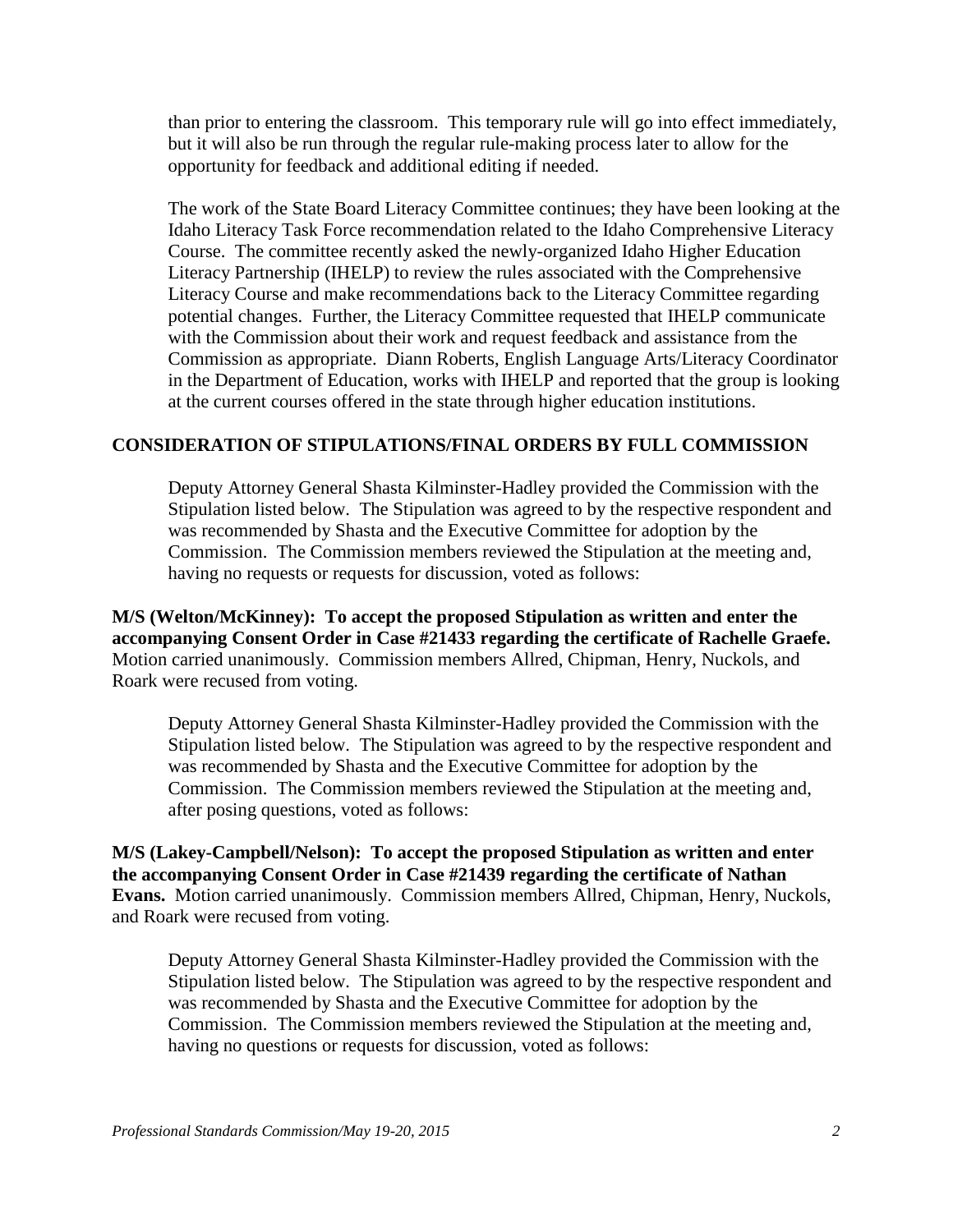**M/S (Nelson/Welton): To accept the proposed Stipulation as written and enter the accompanying Consent Order in Case #21305 regarding the certificate of Julie Marley.**  Motion carried unanimously. Commission members Allred, Chipman, Henry, Nuckols, and Roark were recused from voting.

## **ADMINISTRATIVE REPORT**

Taylor Raney (unless indicated otherwise) reported on the following.

- 1. The removal of the split (one-third to the certification program and two-thirds to the Commission) of collected certification fees will become effective at the start of the coming fiscal year. As a result, more of the Teacher Certification Division's budget will be apparent in the budget relating to the Commission. There will likely be a need to address an increase in certification fees in the next couple of years as the budget dwindles. Commission members spent some time discussing the need for raising the \$75 certification fee, which was last increased in 2004.
- 2. Higher education math educators met earlier this month to discuss how to move forward in math educator preparation and more specifically define what math education should be required of elementary educators. Higher education literacy educators have also met recently in a similar effort.
- 3. Regional career fairs were held recently in Nampa, Coeur d'Alene, and Moscow; they provided an opportunity where teacher education candidates could meet with superintendents who were seeking to fill teaching positions within their districts. Response to the career fairs was very positive.
- 4. Upcoming program approval reviews include Idaho State University (ISU) on September 19-22, 2015, and Boise State University (BSU) in the spring of 2016.
- 5. During the 2015-2016 academic year, standards reviews will be conducted in the following content areas: Elementary Education; Mathematics; Technology (preservice); Science (Biology, Chemistry, Earth/Space Science, Natural Science, Physical Science, and Physics); and Visual/Performing Arts (Drama, Music, Visual Arts).
- 6. Recent travel by Commission staff included Taylor to the career fairs mentioned in item 3 above; Cina Lackey to the National Association for Alternative Certification (NAAC) Annual Conference; Taylor, Cina, and Annette Schwab to the Idaho State Prevention and Support Conference; and Taylor and Cina to the State Consortium on Educator Effectiveness (SCEE) Summit.
- 7. Upcoming travel by Commission staff includes Taylor and Cina to the National Association of State Directors of Teacher Education and Certification (NASDTEC) Annual Conference in Portland in June.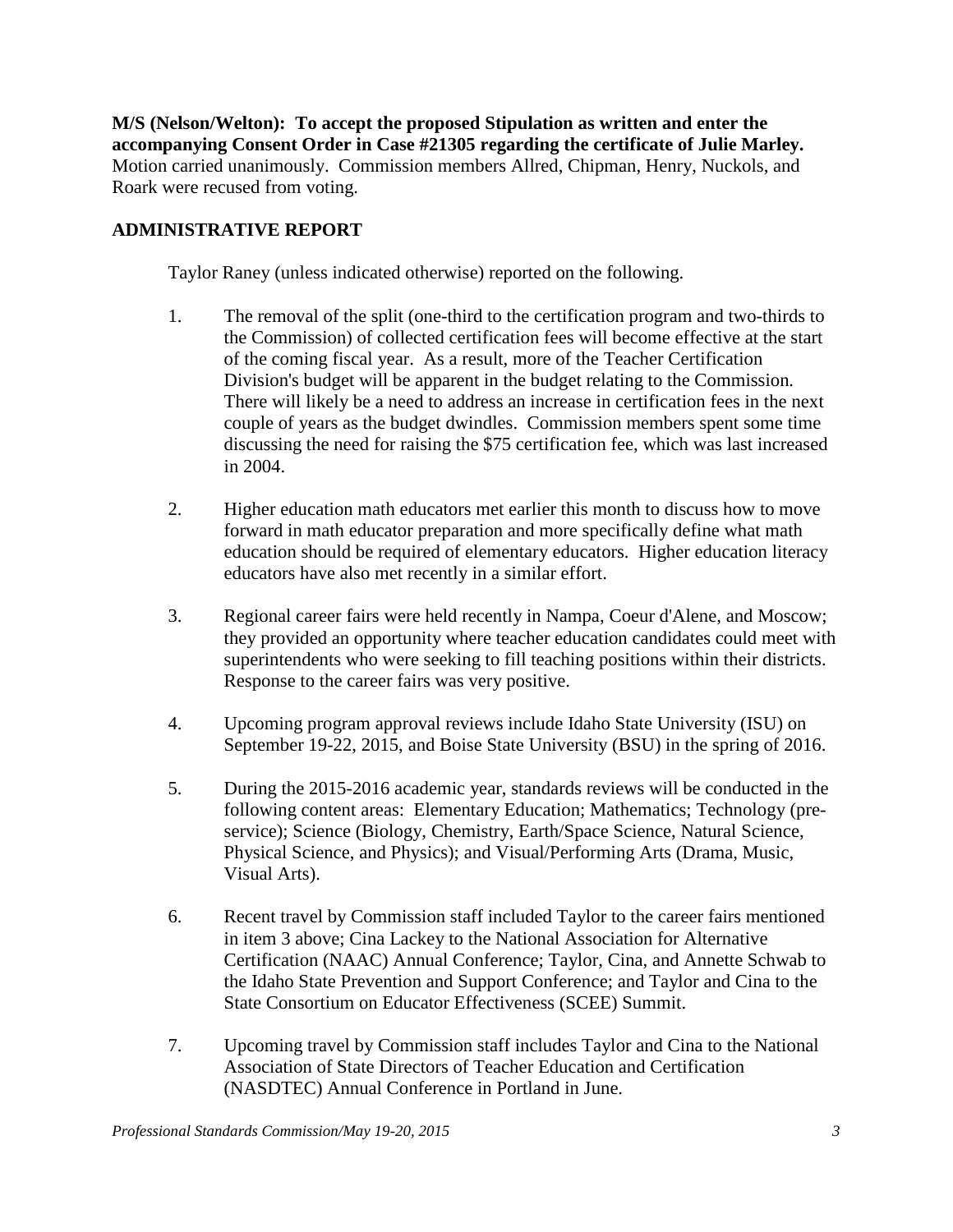#### **PRESENTATION ON MORAL WORK OF TEACHING AND TEACHER EDUCATION**

Dr. Rich Osguthorpe, dean of the College of Education at BSU, and Dr. Matt Sanger, professor in the College of Education at ISU, have done extensive research on the moral work of teaching and teacher education; Rich made a presentation to Commission members on that topic. In his remarks, he voiced concern about the possible adoption by any state, and particularly Idaho, of either the Model Code of Ethics for Educators (MCEE) recently developed by NASDTEC or a measure test for educator ethics. The NASDTEC argument for a universal code of ethics such as MCEE includes the perception that 1) educators do not have an understanding of the codes of ethics in their respective states; 2) educators do not understand their own ethical responsibilities because of variance in codes of ethics across states, and they constantly find themselves in vague, obscure ethical situations; and 3) the teaching profession needs a more prescriptive, universal code of ethics. Rich feels that the problem has been misidentified and the development of a universal ethics code or an ethics test is the wrong solution; he has no confidence that this will discourage/eliminate unethical behavior. His concerns regarding ethical codes include the facts that 1) they are useful but have major liabilities (an action is wrong because an authority says so, more emphasis on social convention than moral, ethical value); 2) ethics code knowledge is a weak lever for changing behavior, and reducing ethics knowledge to a test of that knowledge with accompanying explanations is questionable; and 3) a code of ethics only represents a small portion of the moral, ethical work of teaching and thus can be counterproductive.

Teaching is by nature moral work, and teachers go into teaching for reasons that connect to the moral work of teaching – to be a good role model, to make a difference, and to create a caring and safe place for children to learn. Without meaningful ethics standards, a meaningful approach, and sometimes because of a lack of time in curriculum, teacher preparation programs do not attend to or further develop the teacher candidates' understanding of the moral work of teaching. Most teacher candidates graduate from a teacher preparation program without having developed that understanding. Furthermore, after some years of teaching in a classroom where policy reform now dictates inflexible curricula, high-stakes testing, and considerably less self-directed teaching, teachers lose sight of the moral rewards of teaching and eventually become disillusioned and leave the profession. Rich ended by saying that if the Commission at some point is interested in developing standards for the moral and ethical work of teaching, Idaho has an abundance of expertise in the state to help with that effort.

## **AUTHORIZATIONS COMMITTEE**

Chair Elisa Saffle reported that during the May 19-20, 2015, meeting, the Authorizations Committee recommended that the Commission approve the following new Teacher to New Certificate/Endorsement requests (for the 2014-2015 school year):

CURRY, Donald, Cottonwood Joint #242, Biological Science 6/12 WINETEER, Craig, Lakeland Joint #272, Biological Science 6/12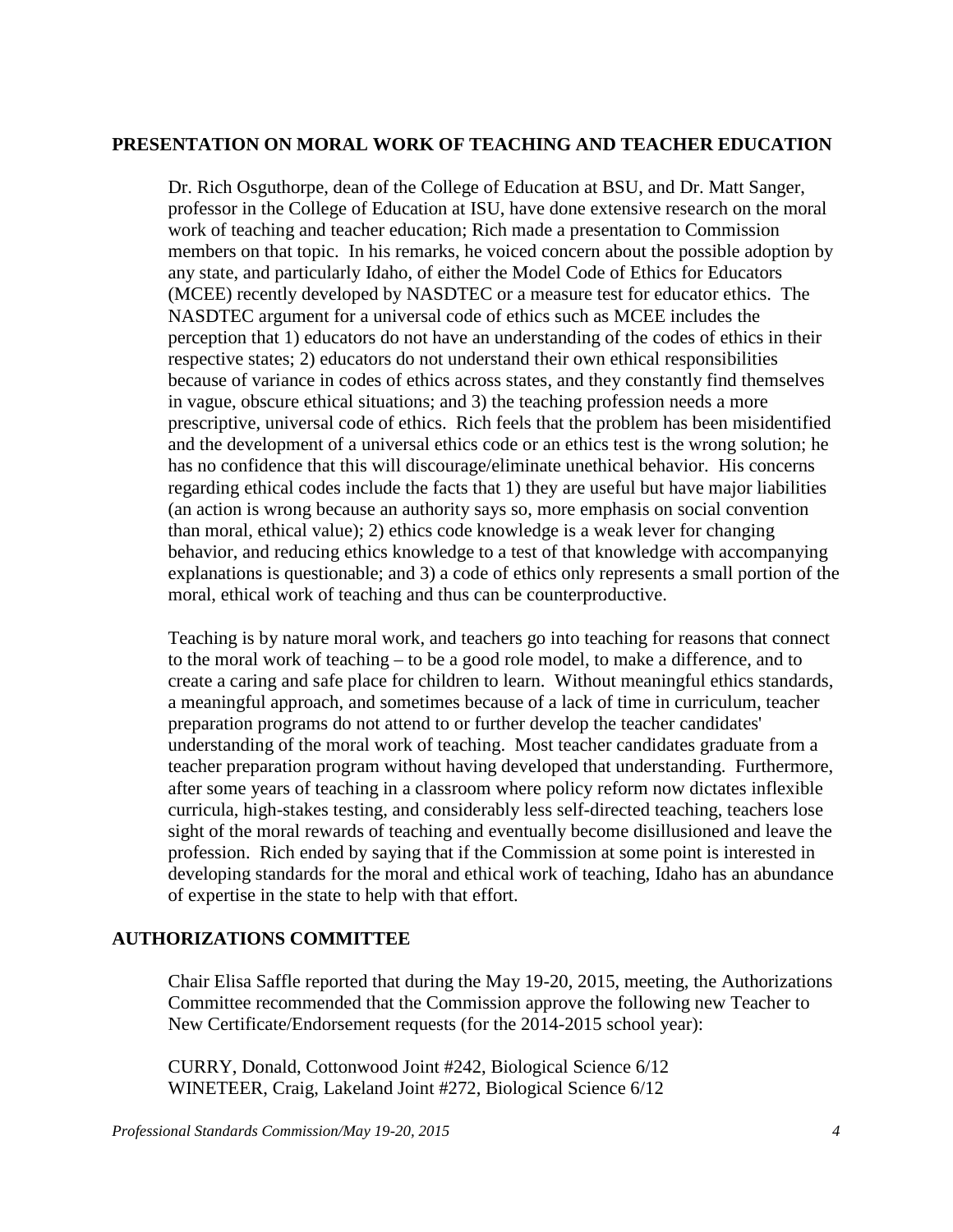During the May 19-20, 2015, meeting, the Authorizations Committee recommended that the Commission approve 3 Provisional Endorsement Alternative Authorizations (for the 2014-2015 school year).

During the May 19-20, 2015, meeting, the Authorizations Committee recommended that the Commission approve the following new Teacher to New Certificate/Endorsement requests (for the 2015-2016 school year):

MINER, Keith, West Ada #2, English 6/12 SWIFT, Caroline, Whitepine Joint #288, Business Technology Education 6/12; Marketing Technology Education 6/12

During the May 19-20, 2015, meeting, the Authorizations Committee recommended that the Commission approve 2 Content Specialist Alternative Authorizations (for the 2015- 2016 school year).

**The Commission ACCEPTED the report of the Authorizations Committee.** Motion carried unanimously.

#### **PROFESSIONAL DEVELOPMENT COMMITTEE**

Chair Kim Mikolajczyk reported that the committee continued discussion of educator ethics resources for the professional development section of the Commission website for the use of administrators/educators to draw upon when they have need for education in this area. The committee and full Commission discussed the following suggested educator resource options: a current ethics course available through Northwest Nazarene University (NNU); the MCEE available on the NASDTEC website; the action on the part of a school principal of summarizing/discussing the *Code of Ethics for Idaho Professional Educators* with teaching staff at the beginning of a school year; providing several typical ethics scenarios/good guiding practice on the website to provoke thought and prompt administrator/educator discussion; including a list on the website of discussion topics that an administrator might cover at a first-staff-meeting-of-the-year; posting an ethics-question-of-the-month on the website at the beginning of every month and the appropriate (with legal counsel) answer at the end of the month so that visitors to the website can see the outcome; posting on the website the distinction/examples between clear-cut ethics issues and gray, "slippery slope" ethics issues; a reminder to administrators to always ask themselves, "What should I be watching for as an administrator?"; and asking the new state superintendent of schools to do a 5-minute video on the code of ethics.

**The Commission ACCEPTED the report of the Professional Development Committee.**  Motion carried unanimously.

#### **BUDGET SUBCOMMITTEE**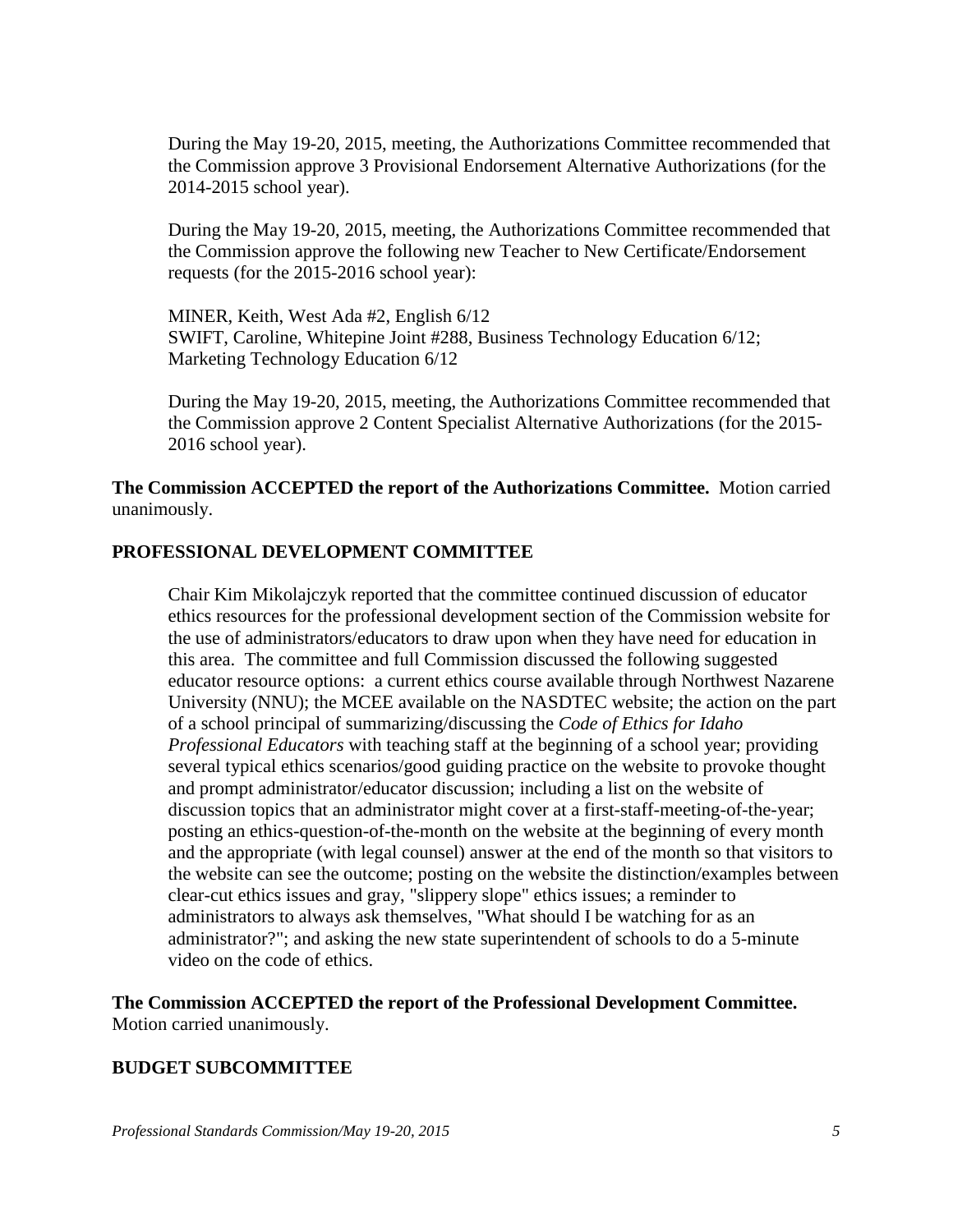As she reviewed the FY15 Commission budget, Chair Laural Nelson commended Commission staff for being fiscally responsible. She also noted that the Standards Maintenance line item was budgeted for \$11,000, and nearly \$20,000 has been spent; Annette Schwab explained that the additional cost was due to the fact that two additional standards reviews from the previous year were conducted during FY 15; a standards review for the entirely new content area of Computer Science and Engineering was conducted; and a composite review of Social Studies standards was conducted, which actually includes Social Studies Foundation Standards, Economics, Geography, Government and Civics, and History – all of which increase the expense of that line item. During FY16, the expense of the Standards Maintenance line item should be as expected. Laural further explained that about 26 percent of the budget remains, 74 percent of the budget has been spent, and there are three months not accounted for.

Taylor reminded Commission members of the reason why the Commission FY16 proposed budget looks different than it has in past years. This was explained in his Administrative Report (see these meeting minutes, page 3, ADMINISTRATIVE REPORT, item 1).

**The Commission ACCEPTED the report of the Budget Subcommittee.** Motion carried unanimously.

**M/S (McKinney/Chipman): To approve the proposed Commission budget for FY16 as presented.** Motion carried unanimously.

## **STANDARDS COMMITTEE**

Chair Paula Kellerer reported on the following committee discussion items (unless indicated otherwise):

1. The committee reviewed the special education endorsement language proposed at the March Commission meeting that will provide administrators and superintendents with multiple ways to have highly qualified special educators in their classrooms. Constituency feedback was requested; that feedback has been provided, and it is now positive and supportive. Non-substantive changes will be made to the language. Lisa Colón will take this recommendation to the State Board in August. The committee recommends that Lisa Colón and Alison Henken include an explanation of the concepts/language of the proposal so that board members are knowledgeable about the proposal details. Paula asked Commission members to convey to their constituencies the committee's appreciation for all of the feedback provided in this effort.

**M/S (Lakey-Campbell/Welton): To approve the addition of the K-8 Generalist endorsement and the 6-12 Generalist endorsement as options for the Exceptional Child Certificate (the K-8 Generalist or the 6-12 Generalist), the Standard Elementary Certificate (K-8 Generalist), and the Standard Secondary Certificate (6-12 Generalist).**  Motion carried unanimously.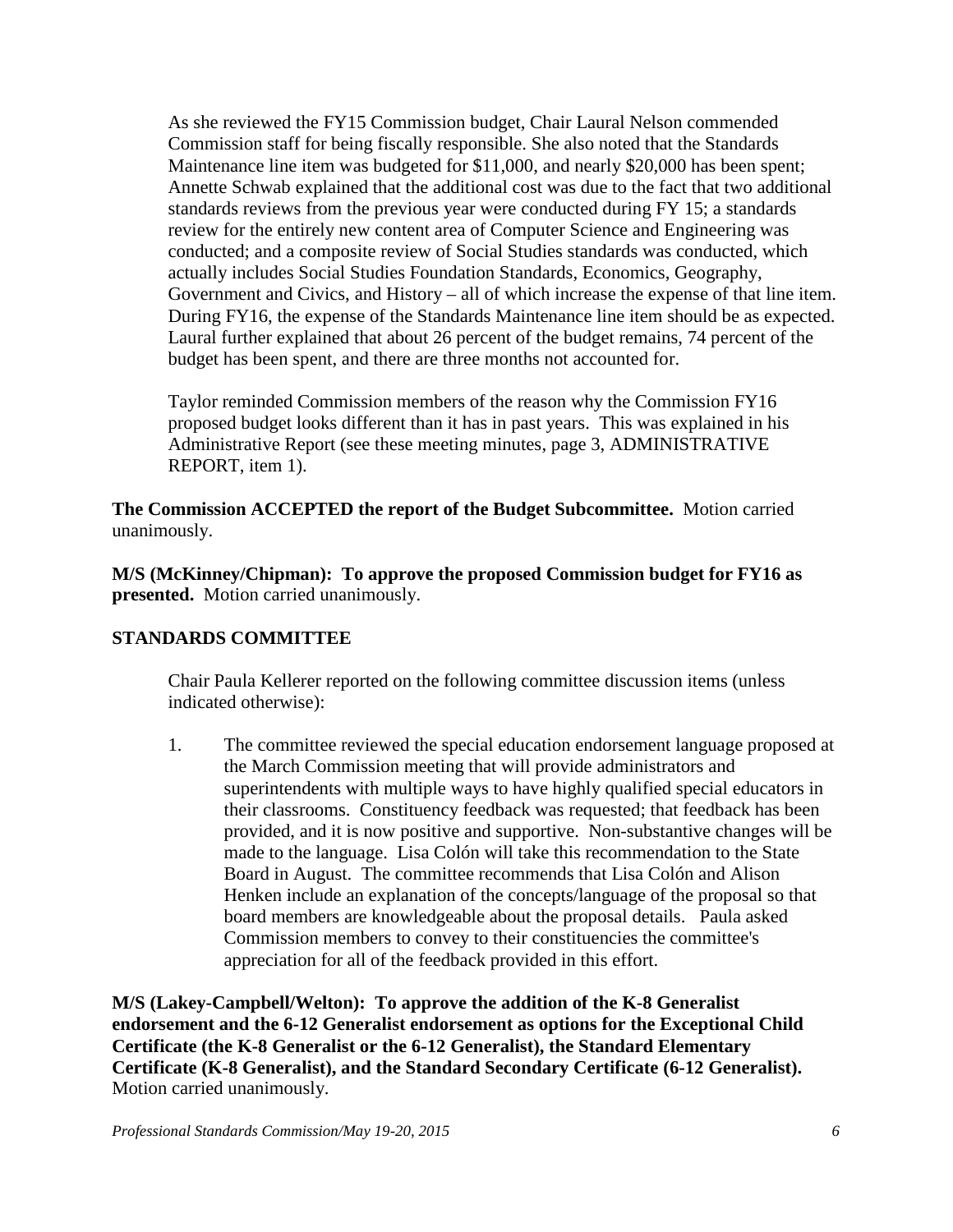2. As the committee reviewed the above-mentioned certificate language, members saw the need for additional student teaching language for the Exceptional Child Certificate and requested that staff create that language.

**M/S (Welton/Van Mullem): To approve the addition of student teaching language for the Exceptional Child Certificate. This language will parallel the language used for the other certificates.** Motion carried unanimously.

3. The committee reviewed language changes needed in IDAPA 08.02.02.100.

**M/S (Lakey-Campbell/Van Mullem): To approve recommended changes to IDAPA 08.02.02.100, including changing the official vehicle for approving teacher education programs from NCATE to CAEP and adding the ability of the Commission to impose a fee in accordance with the CAEP sliding scale on non-CAEP higher education institutions to offset the expense of the Department of Education in assessing the institutions' alignment with CAEP standards.** Motion carried unanimously.

- 4. There is a new Computer Science Praxis II exam now available. The committee discussed the option of requiring the exam for the new Computer Science endorsement, which currently requires passing the Technology Education Praxis II exam. The Computer Science standards and endorsement will be reviewed again in five years. The new Educational Testing Service (ETS) Computer Science Praxis II exam should be aligned with the standards used to create the Idaho Computer Science endorsement. The committee directed staff to reconvene the group of individuals who created the standards and request that they provide the Standards Committee with an informational report on how the new exam aligns with the Computer Science standards, endorsement, and programs now in existence. The Commission invited any Idaho higher education institution not represented in the original creation of the Computer Science standards to now participate in this effort.
- 5. The committee discussed the fact that our current state language requires that World Languages endorsement candidates take the World Languages Praxis II exam, which is actually a pedagogy test that does not test language content. ETS has Praxis II tests in Spanish, French, German, American Sign Language, Latin, and Mandarin Chinese. Idaho has already adopted the Spanish, French, and German Praxis II tests, and some higher education institutions are using them to write institutional recommendations. The Department of Education would like to officially adopt the other three Praxis II language exams and provide students/institutions the option of passing either the World Languages pedagogy test or the appropriate language content test. When World Languages standards are reviewed in 2016, the review team can make additional recommendations at that time.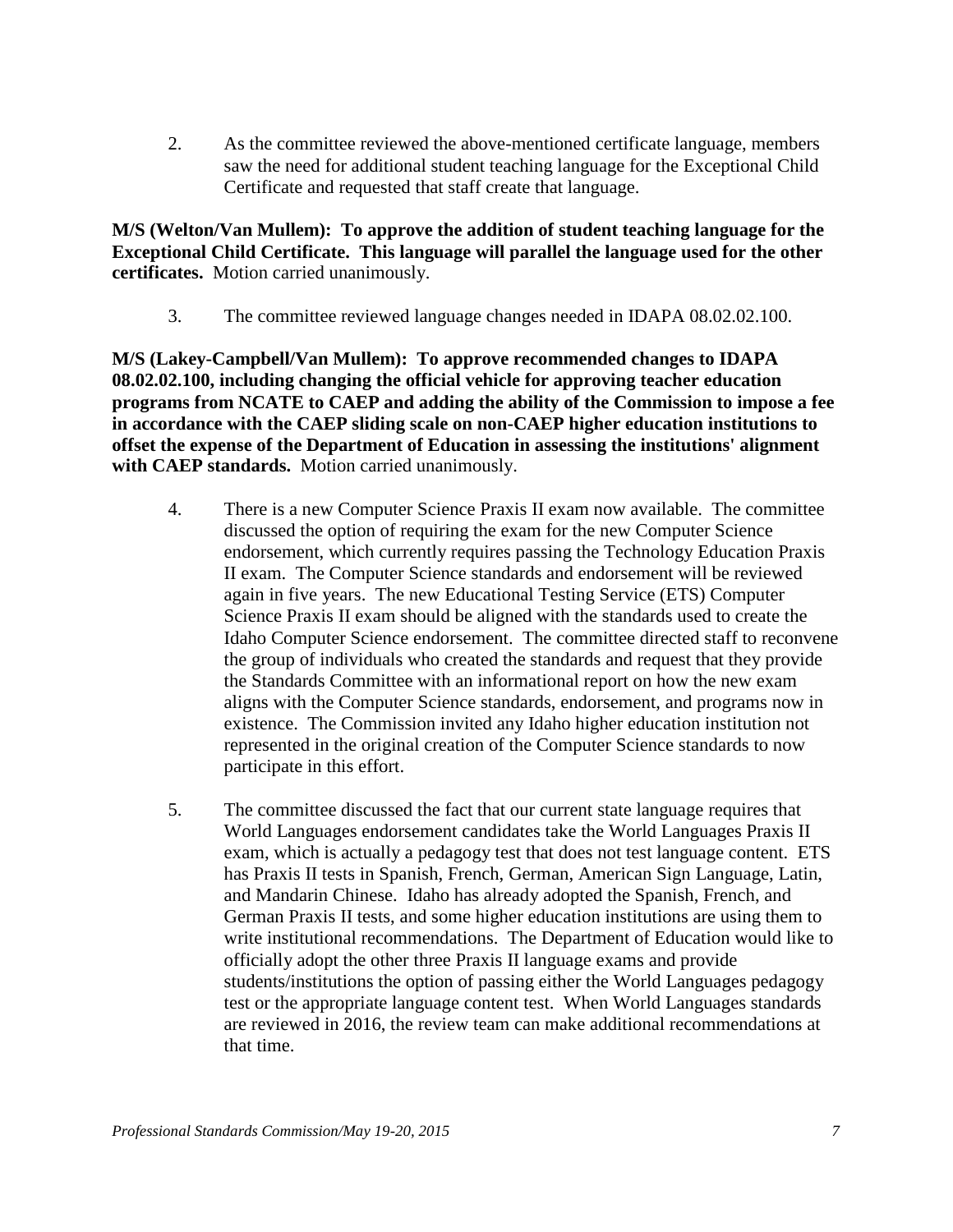**M/S (Welton/Van Mullem): To approve the adoption of the American Sign Language, Latin, and Mandarin Chinese Praxis II tests and their multi-state standard cut scores as additional avenues for candidates to demonstrate expertise for the World Languages endorsement.** 

- 6. A group of mathematics educators (higher education and K-12) met recently to explore revision of Idaho standards for elementary and secondary math educators to more accurately reflect the skills/abilities for effective math education. The MET (Mathematical Education for Teachers) 2 study is the foundation for their research. The group will continue the effort and keep both the Idaho Association of Colleges of Teacher Education (IACTE) and the Commission informed.
- 7. The committee discussed several proposed updates/revisions (notification letters, details of the initial verbal report, timelines for submission/review, etc.) needed in the Program Approval Manual. Taylor Raney agreed to incorporate those revisions for committee review in July.
- 8. During the 2015-2016 academic year, Heather Van Mullem will serve as chair of the Standards Committee. Deb Hedeen will take notes during committee meetings, and Heather will provide talking points at the full Commission meetings for members to convey to their constituencies.
- 9. The NNU program review on-site visit was conducted March 1-3. All programs were approved. Health Education and Chemistry were conditionally approved; conditionally approved programs will be up for review again in three years. NNU provided a rebuttal to the conditionally approved status of the Health Education program. The committee considered the report emanating from the on-site visit and NNU's response to the report. The Standards Committee recommended approval of the NNU program review report.

**The Commission ACCEPTED the report of the Standards Committee.** Motion carried unanimously.

## **EXECUTIVE COMMITTEE**

Chair Esther Henry reported that the Executive Committee met with Deputy Attorney General Shasta Kilminster-Hadley, Shannon Haas, and Annette Schwab to discuss ethics case information.

**M/S (Chipman/Allred): To move the Executive Committee into Executive Session to review and discuss investigation records exempt from disclosure as prescribed by Idaho Code §67-2345(d).** Motion carried unanimously.

Shasta reviewed the cases needing Executive Committee decisions.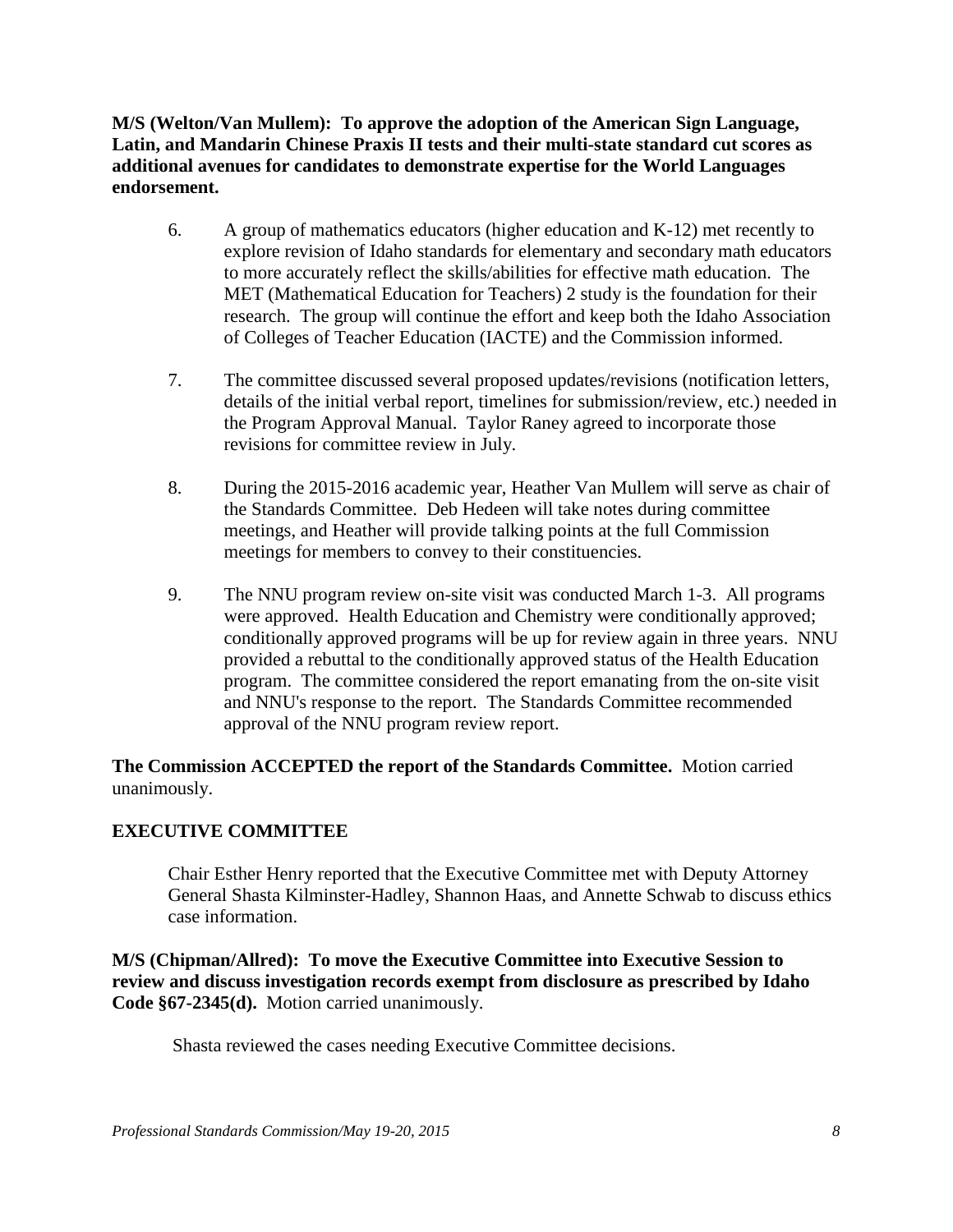**M/S (Chipman/Allred): To move the Executive Session of the Executive Committee into Open Session to vote on investigation records exempt from disclosure as prescribed by Idaho Code §67-2345(d).** Motion carried unanimously.

Esther Henry reported that the Executive Committee reviewed 11 cases; found probable cause in 10 of those; found no probable cause in 1 case. Actions taken in the 10 cases included 2 referrals to investigator; 2 indefinite suspensions; 3 revocations; and 3 letters of reprimand. There are currently 6 cases waiting to hear from the respondent; 27 cases requiring Commission staff or deputy attorney general action; and 2 cases on hold. There were 2 reinstatement requests; 1 was denied pending the receipt of additional information; in the other case, the reinstatement was granted with a condition.

The committee discussed with Deputy Attorney General Shasta Kilminster-Hadley the long-standing imbalance between the Commission and the number of existing ethics cases; the lack of incentive for respondents/their counsel who take their cases to hearing to negotiate with us in good faith; the high cost in time and resources on the part of the Commission for hearings; and the need to correct the overall situation.

**M/S (Roark/Nuckols): To recommend to the full Commission that the Commission request that the State Board of Education amend Idaho Code §33-1209(4) to allow the ethics hearing panel to assess attorney fees, investigator costs, and costs associated with the hearing to be paid by the respondent, per the hearing panel's discretion.** 

Concern was expressed regarding the need for accompanying rule for such a motion. The motion was so amended and the second concurred.

**Amended M/S (Roark/Nuckols): To recommend to the full Commission that the Commission request that the State Board of Education amend Idaho Code §33-1209 (6) and to draft accompanying rule to allow the ethics hearing panel to assess attorney fees, investigator costs, and costs associated with the hearing to be paid by the respondent, per the hearing panel's discretion.** Motion carried unanimously.

Shasta Kilminster-Hadley will provide Alison Henken suggested amending language for Idaho Code §33-1209 (6). This topic will be discussed further at a future meeting.

**The Commission ACCEPTED the report of the Executive Committee.** Motion carried unanimously.

#### **LEADERSHIP TEAM**

Esther Henry reported that the Leadership Team met by teleconference on May 6. Taylor Raney reported that there would be two presentations at the upcoming May Commission meeting; SDE was in the process of interviewing for his replacement; and that regional career fairs were being held and are going well. The team reviewed the upcoming Commission meeting agenda and the budget. Elisa Saffle shared the scenario of two organizations that raise funds for teacher classrooms and issue the funds directly to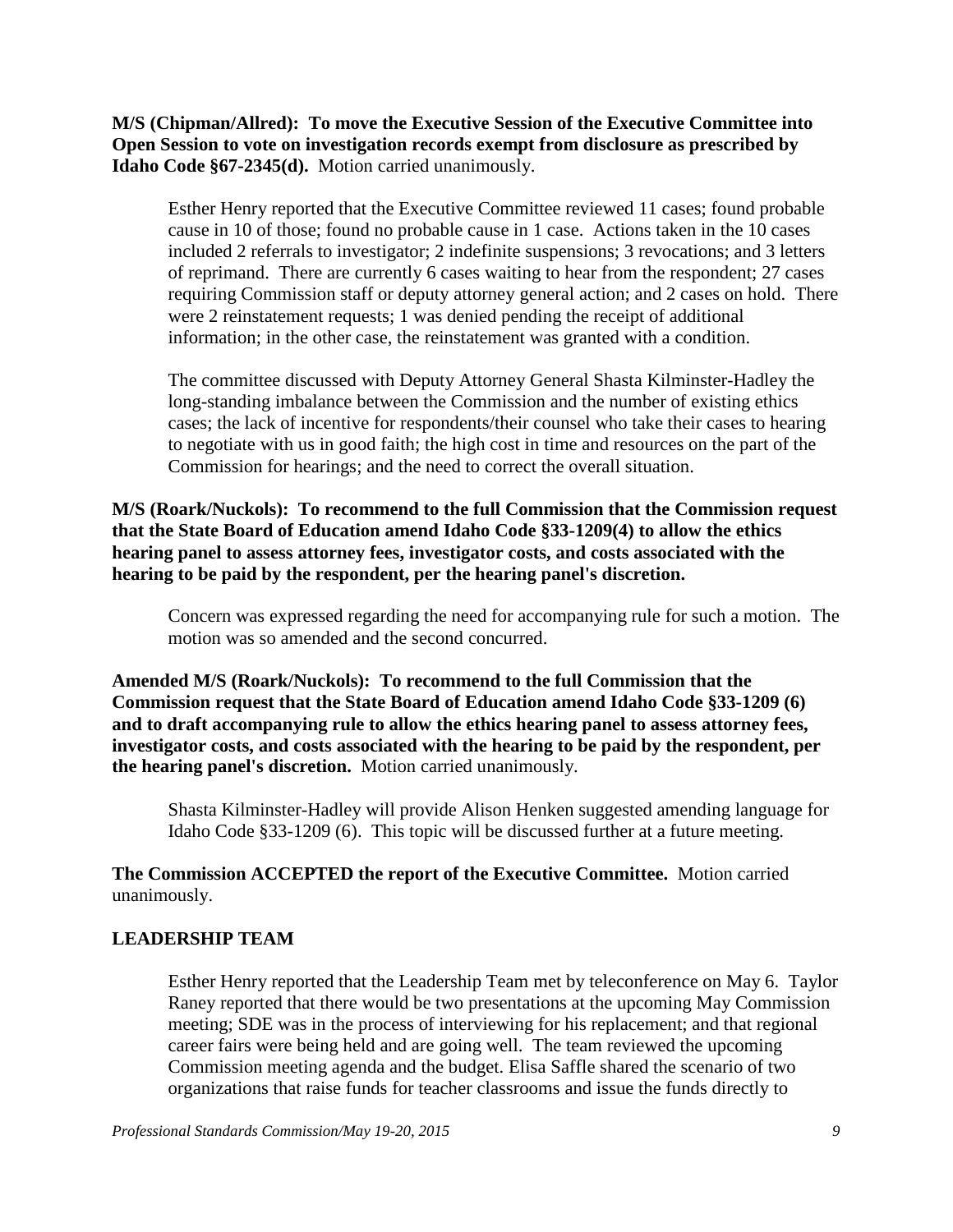teachers rather than the school or district; the concern is that this may be a violation of the code of ethics. Taylor suggested that this is probably best handled by district policy.

At the full Commission meeting, Esther reminded committee chairs to submit their committee year-end reports electronically to the Commission office prior to June 15. She also requested that returning members provide her with their first and second preferences for committee assignment for the 2015-2016 school year.

### **The Commission ACCEPTED the report of the Leadership Team.** Motion carried unanimously.

## **PRESENTATION ON TREATMENT FOR NURSES**

The Executive Committee has seen an increase in the number of educators under the influence of drugs/alcohol at school or school activities and is exploring ways of addressing that. Kathleen Pollard of the Idaho State Board of Nursing and Ashley Gochnour of Southworth Associates made a presentation to the Commission on the board's Program for Recovering Nurses (PRN). PRN is an Alternative to Discipline Program administered by the board with their monitoring program contractor, Southworth Associates, for nurses with substance use and/or mental health disorders. Kathleen explained that a recovery program such as PRN must operate under the premise that substance use/mental health disorders are primary illnesses and treatment/aftercare assist in recovery; treatment should begin as early as possible; nurses who come into the program are often in the later stages of the disease process; one of the chief symptoms is continued use despite negative consequences; and job can be the last major life area affected. PRN began in 1984 and functions under statutory authority/administrative board rules relative to the disease process and its PRN Advisory Committee that meets quarterly. Most of its contracts with recovering nurses are five years in length, and it has an average of about 80 nurses in its program at all times. Kathleen offered to provide, if requested, the Commission with more information in the future on cost, processes, etc. relative to the development and maintenance of PRN.

Ashley Gochnour reported that the Board of Nursing's relationship with Southworth Associates began in 2001. Southworth also currently provides monitoring programs for Idaho's physicians, lawyers, dental professionals, pharmacists, and first responders and the Seattle police department. Southworth's monitoring process of nurses referred to them includes evaluation, treatment, and a contract. An evaluation leads to a diagnosis, and then, based on the diagnosis, treatment options are provided. For residential or outpatient treatment, participation for less than 90 days is of limited effectiveness. Southworth's contract with a nurse is for random toxicology testing; tracking attendance at 12-step meetings; tracking meetings with a sponsor/therapist; tracking attendance at aftercare or outpatient services; check-ins with the nurse, family members, and aftercare providers; tracking employment monitoring (under a limited license for the nurse); and access to the nurse's Prescription Monitoring Program history. The PRN success rate is at 50 percent; the national average is at 30 percent. The success rate for recovering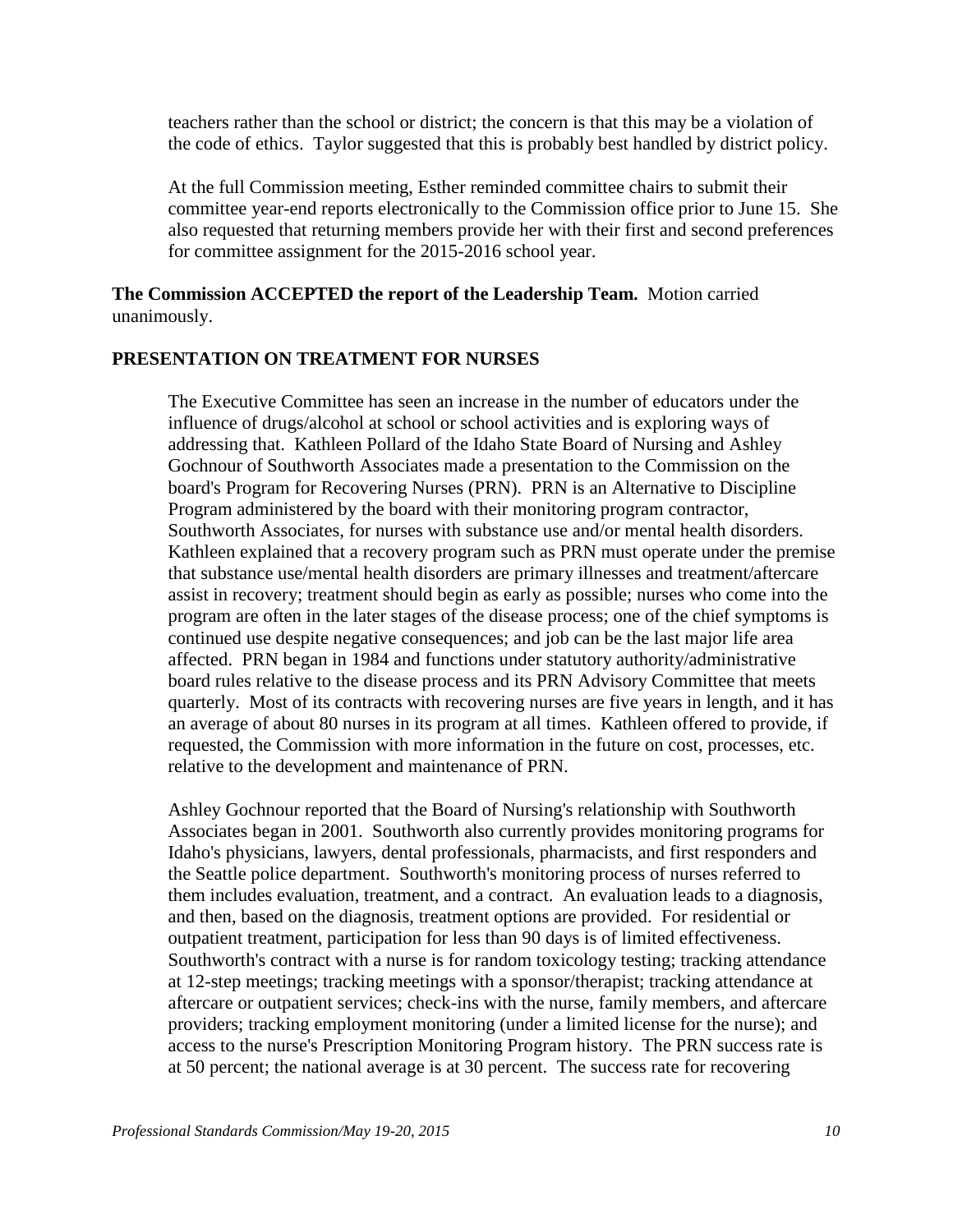dental professionals is 75 percent, as that demographic group has more income to pay for residential treatment.

## **NEW BUSINESS**

## **Nominations Subcommittee – Chair and Vice-Chair Nominations and Vote**

Paula Kellerer reported that the Nominations Subcommittee nominated Esther Henry and Tony Roark for the 2015-2016 Commission chair position. A ballot election for Commission chair was held, and Esther Henry was elected.

Taylor Raney reported that the Nominations Subcommittee nominated Mikki Nuckols, Tony Roark, and Elisa Saffle for the 2015-2016 Commission vice-chair position. A ballot election for Commission vice-chair was held, and Mikki Nuckols was elected.

# **COMMUNICATION PLAN**

Paula Kellerer reported that items of interest in these meeting minutes for member communication to constituencies include the following:

- **Temporary Rule Regarding Provisional Certificates and Alternate Routes.**  SBE will soon consider a temporary rule relating to alternative certification; it amends the Alternative Authorization Content Specialist in that some requirements can be completed the first year in the classroom instead of prior to entering the classroom. Temporary rule will go into effect immediately but will go through the regular rule-making route later. To restate, all current reasons for requesting provisional certification can be met through the options for alternate routes (see page 1, STATE BOARD REPORT).
- **Idaho Higher Education Literacy Partnership (IHELP).** SBE Literacy Committee has been looking at the Idaho Literacy Task Force recommendations related to the Idaho Comprehensive Literacy Course. Literacy Committee has given this work to IHELP (Diann Roberts – droberts @sde.idaho.gov). IHELP is reviewing current courses offered at Idaho higher education institutions (see page 1, STATE BOARD REPORT, paragraph 2).
- **New Director of Certification/Professional Standards in SDE.** Lisa Colón [\(lcolon@sde.idaho.gov\)](mailto:lcolon@sde.idaho.gov) is replacing Taylor Raney in this position. Lisa was the former Coordinator of Educator Effectiveness for the department (see page 1, ATTENDANCE, paragraph 3).
- **Math and Literacy Educator Preparation Meetings.** Representatives from Idaho math and literacy educator preparation programs met to discuss moving forward in math and literacy educator preparation and to define what math and literacy education should be required of educators. There is a need for IACTE and the Commission to create a clear communication plan for the groups (see page 1, STATE BOARD REPORT, paragraph 2; see page 3, ADMINISTRATIVE REPORT, item 2; see page 6, STANDARDS COMMITTEE, item 6).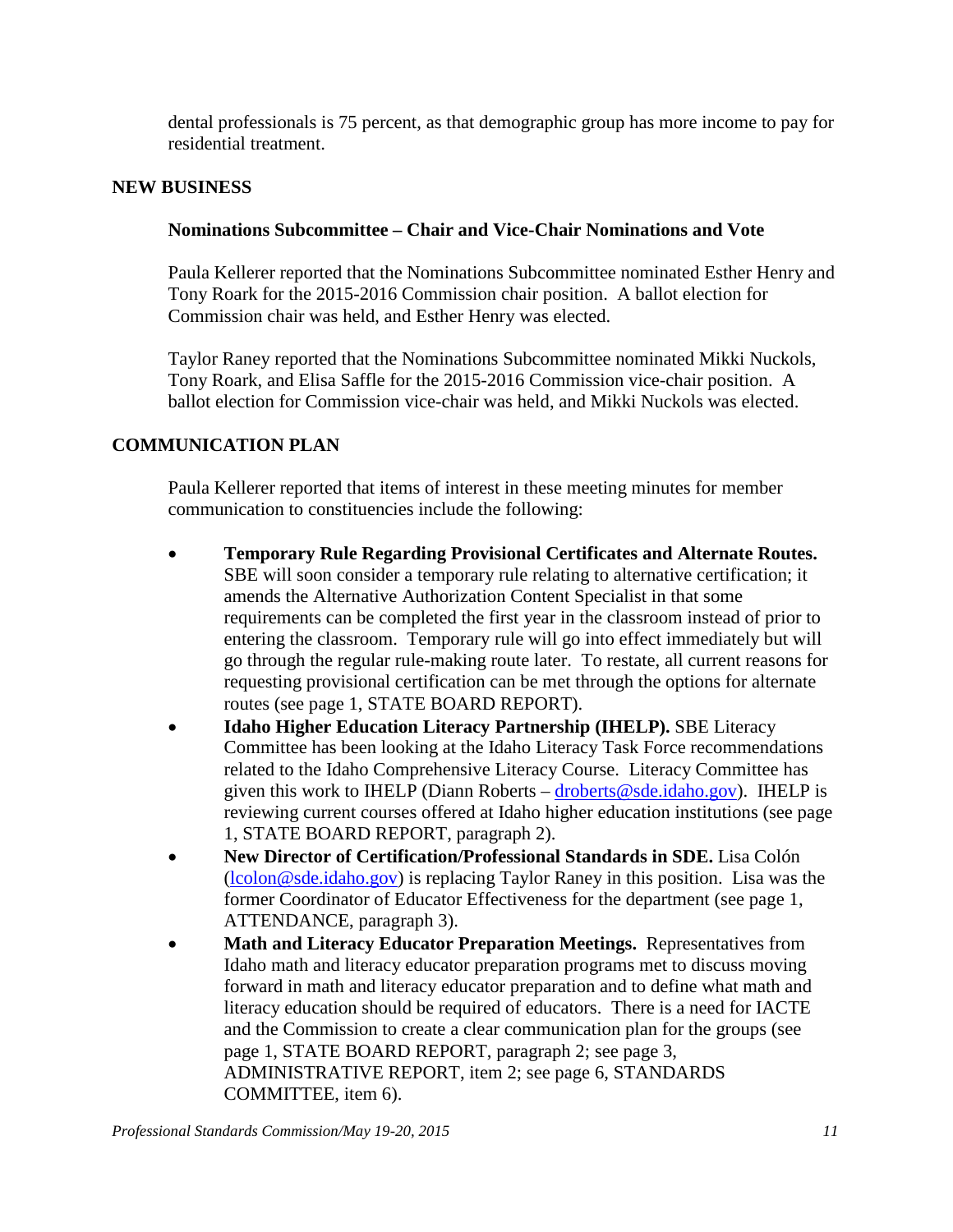- **Career Fairs Held.** Career fairs connecting hiring districts with higher education candidates were held in Regions 1, 2, and 3. The plan is to repeat this next year (see page 3, ADMINISTRATIVE REPORT, item 3).
- **Upcoming Program Approval Reviews.** Program approval reviews will be conducted at ISU in mid-September and at BSU in April of 2016. Team members for the ISU review are being selected now (see page 3, ADMINISTRATIVE REPORT, item 4).
- **2015-2016 Standards Reviews.** Reviews will be conducted in the following content areas: Elementary Education; Mathematics; Technology; Science; and the Arts (see page 3, ADMINISTRATIVE REPORT, item 5).
- **Special Education Certificate, Standards, and Endorsement Changes.** These proposed changes will go to SBE in August and are detailed in the March 2015 Commission meeting minutes on the Commission website at<http://www.sde.idaho.gov/site/psc/fullCommission.htm> (see page 6, STANDARDS COMMITTEE, items 1 and 2).
- **Languages Changes to IDAPA 02.02.08.100.** These proposed changes replace "NCATE" with "CAEP" and add the ability of the Commission to assess a fee of non-CAEP higher education institutions when they are assessed for alignment with CAEP standards (see page 6, STANDARDS COMMITTEE, item 3).
- **Evaluation of Alignment of New Computer Science Praxis Test with New Computer Science Standards/Endorsement.** Commission to convene group to evaluate alignment of new Computer Science Praxis exam with new Idaho Computer Science standards/endorsement (see page 6, STANDARDS COMMITTEE, item 4).
- **Adoption of American Sign Language, Latin, and Mandarin Chinese Praxis Tests.** SDE will adopt the American Sign Language, Latin, and Mandarin Chinese Praxis tests and their cut scores as additional avenues for demonstrating expertise for the World Languages endorsement (see page 6, STANDARDS COMMITTEE, item 5).
- **Meeting of Mathematics Educators.** A group of mathematics educators (higher education and K-12) recently convened to explore the revision of the Idaho standards for elementary and secondary mathematics educators to more accurately reflect the skills/abilities needed for effective mathematics education. The MET 2 study is the basis for their research (see page 3, ADMINISTRATIVE REPORT, item 2; see page 6, STANDARDS COMMITTEE, item 6).
- **Updates to Program Approval Review Manual.** Sections to be updated include notification letters, details of initial verbal report, and timelines for submission and review (see page 6, STANDARDS COMMITTEE, item 7).
- **NNU Program Approval Review.** State report from recent program approval onsite review and institution's response to report were reviewed, and report was approved as submitted (see page 6, STANDARDS COMMITTEE, item 9).
- **Presentation on Educator Ethics.** BSU education dean presented on the Moral Work of Teaching and Teacher Education (see page 4, PRESENTATION ON MORAL WORK OF TEACHING AND TEACHER EDUCATION).
- **Discussion on Teacher Certification Fee.** Commission is discussing teacher certification fee (see page 3, ADMINISTRATIVE REPORT, item 1).